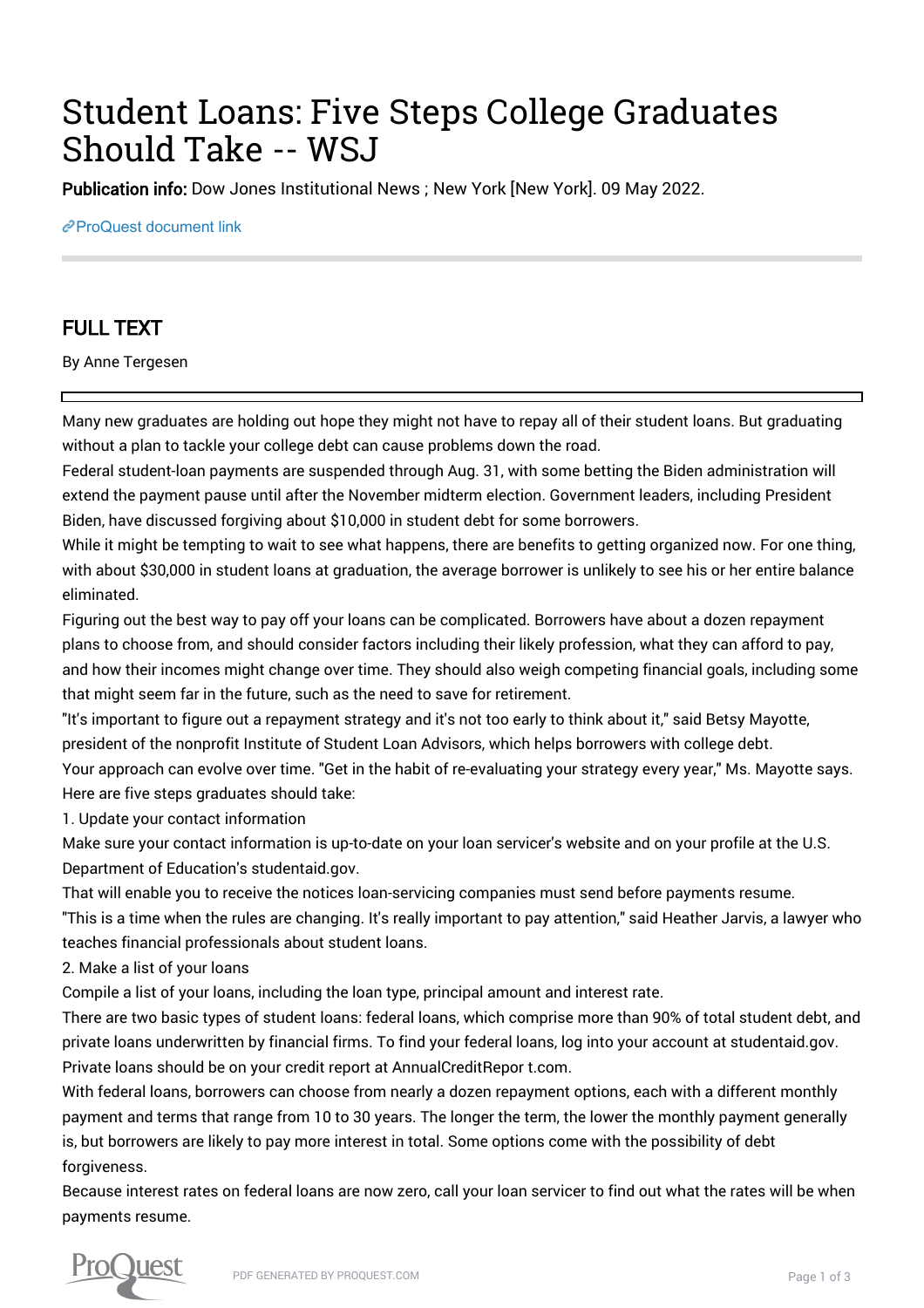Payments on federal loans typically start six months after graduation. Some private lenders may require payments to start immediately.

The federal loan-payment suspension is an opportunity for people with private loans to pay those down more aggressively, Ms. Jarvis said.

Borrowers considering refinancing federal loans into private loans should be aware that they will lose benefits, including the flexibility to qualify for partial loan forgiveness and to suspend payments for reasons including a layoff.

3. Plug your information into a repayment calculator

To see what monthly and total payments would be under the various federal loan-repayment options, borrowers can enter their loan information into the Education Department's online loan simulator.

The default option requires borrowers to make fixed monthly payments for up to 10 years. In comparison with other plans, this typically means paying higher monthly amounts but less in interest over the life of the loan.

An income-driven repayment plan might be best for some borrowers. These plans set federal-loan repayments at 10% to 20% of a borrower's annual discretionary income, an amount determined by factors including the borrower's income and family size. Using these plans, a borrower can free up cash for other long-term financial goals, such as repaying private loans.

Income-driven plans also offer the possibility of loan forgiveness after 10 to 25 years of repayments, depending on the plan and the borrower's profession.

Borrowers who can benefit most from an income-driven plan generally have debt in excess of their income, a threshold at which they might eventually see some of their loan balances forgiven, says Mark Kantrowitz, a student-loan expert.

Income-based repayment options are generally more attractive than graduated and extended plans, Ms. Jarvis says.

Graduated plans start with lower payments that increase every two years over 10 to 25 years, depending on the balance. Extended plans lower monthly payments by allowing up to 25 years for repayment. These can make sense for someone with a relatively high income who lives in an expensive city, Ms. Mayotte said.

4. Check whether federal loan forgiveness programs make sense for you

Borrowers with federal loans who use income-driven repayment plans might be able to have some of their debt forgiven.

Under the federal government's Public Service Loan Forgiveness program, which was recently streamlined to make it easier to qualify, teachers, doctors, nurses and others who work full-time for 10 years for certain types of nonprofits or government are eligible to have their remaining balances forgiven tax-free after 10 years of qualifying payments.

Those not in public-service jobs must typically repay their loans for 20 years or 25 years and owe income tax on any debt that is canceled. Federal tax has been waived for those who qualify for debt forgiveness from Jan. 1, 2021, through Dec. 31, 2025, and Mr. Biden has proposed making that permanent, Mr. Kantrowitz said.

5. Balance your student loans with other financial goals

If payments under a 10-year plan leave too little money to cover other bills or to start saving for retirement, consider an income-driven repayment plan.

Use the cash you free up to build an emergency fund and contribute enough to your employer's 401(k) plan to get the full matching contribution.

"That's free money and it's hard to beat," said Mr. Kantrowitz.

The more you contribute to a traditional 401(k) plan, the lower your taxable income will be, which can help reduce income-driven student-loan payments the next year.

Then pay down any debt you owe that charges a higher interest rate than your student loans. As you get on firmer financial footing, you can extinguish your student loans faster by voluntarily paying more, although if you're on track for loan forgiveness, doing so would result in less debt being wiped away.